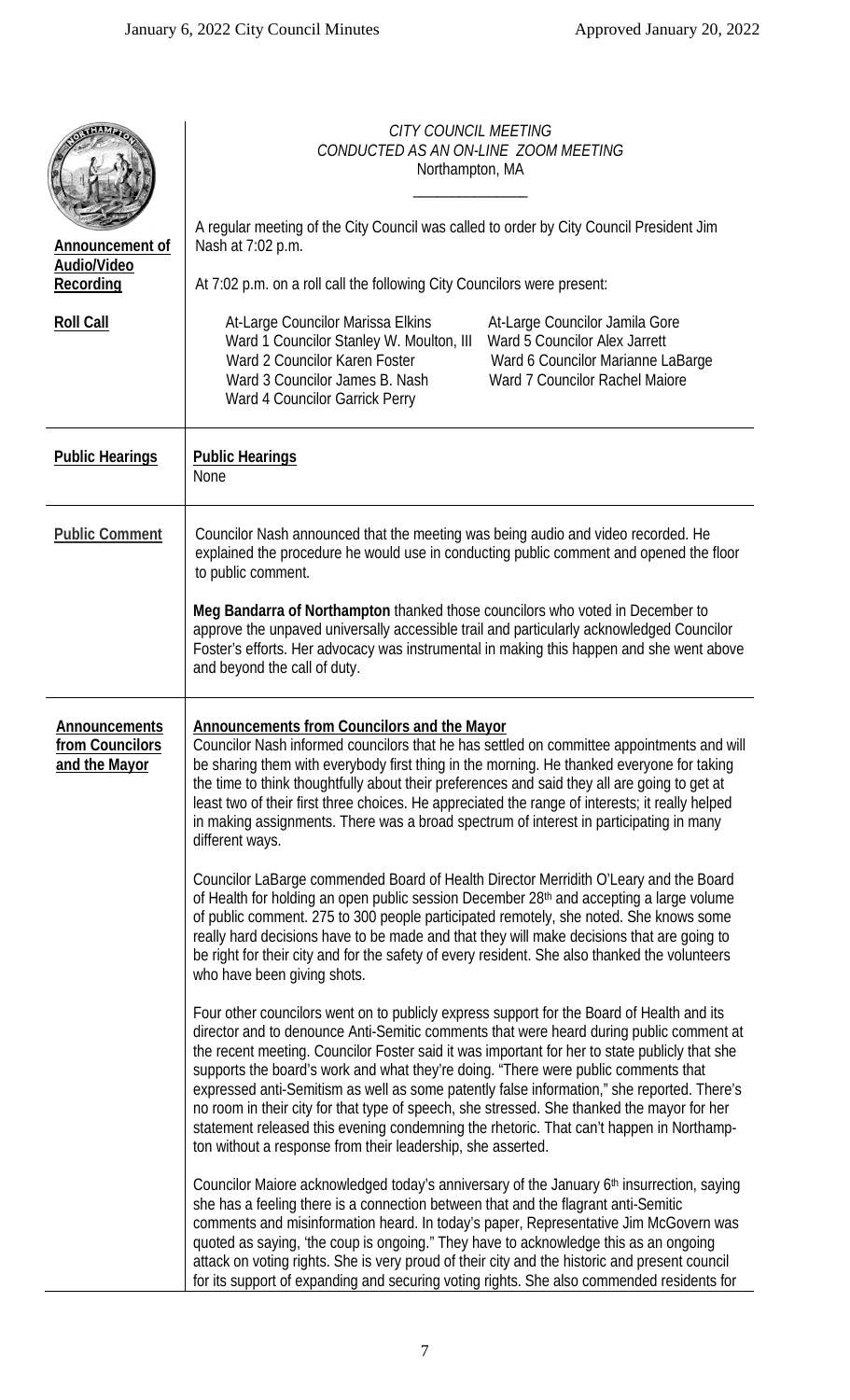|                                                                                                                                                                                                            | their active participation in city governance, their public comments and for getting out there<br>and voting. "That's what's going to be the antidote for this ongoing coup and for the attack<br>on our democracy," she suggested.                                                                                                                                                                                                                                                                                                                                                                                                           |
|------------------------------------------------------------------------------------------------------------------------------------------------------------------------------------------------------------|-----------------------------------------------------------------------------------------------------------------------------------------------------------------------------------------------------------------------------------------------------------------------------------------------------------------------------------------------------------------------------------------------------------------------------------------------------------------------------------------------------------------------------------------------------------------------------------------------------------------------------------------------|
|                                                                                                                                                                                                            | Councilor Jarrett thanked the councilors who spoke and the mayor for the stand she took<br>today in speaking out against anti-Semitism. Historically, Jewish people have been used as<br>a scapegoat when those in power are threatened, he noted. Councilor Moulton said he too<br>stood with the four councilors who spoke before him and the mayor and commended the<br>Board of Health for all the work they have done for the past four years. The anti-Semitism<br>expressed on December 28th was unconscionable and shocking. He is an ardent supporter<br>of free speech but that kind of hate speech cannot be tolerated, he agreed. |
|                                                                                                                                                                                                            | In an unrelated announcement, Councilor Moulton made his colleagues and those listening<br>aware of the proposed redevelopment of the former Northampton Nursing Home site on<br>Bridge Road, which has been vacant/unused for more than a decade. Valley CDC is in the<br>final stages of negotiating its purchase and hopes to redevelop it as 60 units of affordable<br>housing, he related. The first formal discussion of these plans will be at the Northampton<br>Housing Partnership meeting Monday at 5:30 p.m.                                                                                                                      |
|                                                                                                                                                                                                            | Mayor Sciarra thanked councilors for joining her in taking a stand against the types of<br>comments that were made. They recognize the importance of free speech and protected<br>speech in a public space but that doesn't mean they have to just let comments go by and<br>not address them. Just because they can't stop them doesn't mean that they can't answer<br>them. She is honored to be with them tonight and to start this term with this newly-seated<br>council.                                                                                                                                                                |
|                                                                                                                                                                                                            | Councilor Nash added his thanks to the mayor for her clear and concise statement.                                                                                                                                                                                                                                                                                                                                                                                                                                                                                                                                                             |
| Presentations                                                                                                                                                                                              | <b>Presentations</b><br>None.                                                                                                                                                                                                                                                                                                                                                                                                                                                                                                                                                                                                                 |
| <b>Consent Agenda</b>                                                                                                                                                                                      | <b>Consent Agenda</b><br>Councilor Nash reviewed the items on the consent agenda, offering to remove any item for<br>separate consideration upon request.                                                                                                                                                                                                                                                                                                                                                                                                                                                                                     |
|                                                                                                                                                                                                            | Councilor LaBarge moved approval of the consent agenda as presented. Councilor<br>Maiore seconded. The motion passed unanimously 9:0 by roll call vote.                                                                                                                                                                                                                                                                                                                                                                                                                                                                                       |
|                                                                                                                                                                                                            | The following item was approved as part of the consent agenda:<br>A. Minutes of December 16, 2021 regular meeting                                                                                                                                                                                                                                                                                                                                                                                                                                                                                                                             |
| <b>Financial Orders</b><br>(On 1 <sup>st</sup> reading)<br>22.006 An Order to<br><b>Authorize Fire</b><br>Department to<br><b>Accept Gifts of</b><br><b>Tangible Personal</b><br>Property - 1st<br>reading | Financial Orders (On 1 <sup>st</sup> reading)                                                                                                                                                                                                                                                                                                                                                                                                                                                                                                                                                                                                 |
|                                                                                                                                                                                                            | 22.006 An Order to Authorize Fire Department to Accept Gifts of Tangible Personal<br>Property - 1st reading<br>Councilor Nash read the order.                                                                                                                                                                                                                                                                                                                                                                                                                                                                                                 |
|                                                                                                                                                                                                            | The council has done this for other departments like the police department, senior center<br>and parks and recreation, Mayor Sciarra advised. This allows them to receive gifts of up to<br>\$5,000 without going through this process. It was prompted by someone's offer to donate a<br>washer and dryer to the fire station. Mayor's office staff thought they had already passed<br>this for the fire department but they hadn't and so are coming to the council. Going forward,<br>they are asking for the department to be able to accept similar gifts without coming to the<br>council.                                              |
|                                                                                                                                                                                                            |                                                                                                                                                                                                                                                                                                                                                                                                                                                                                                                                                                                                                                               |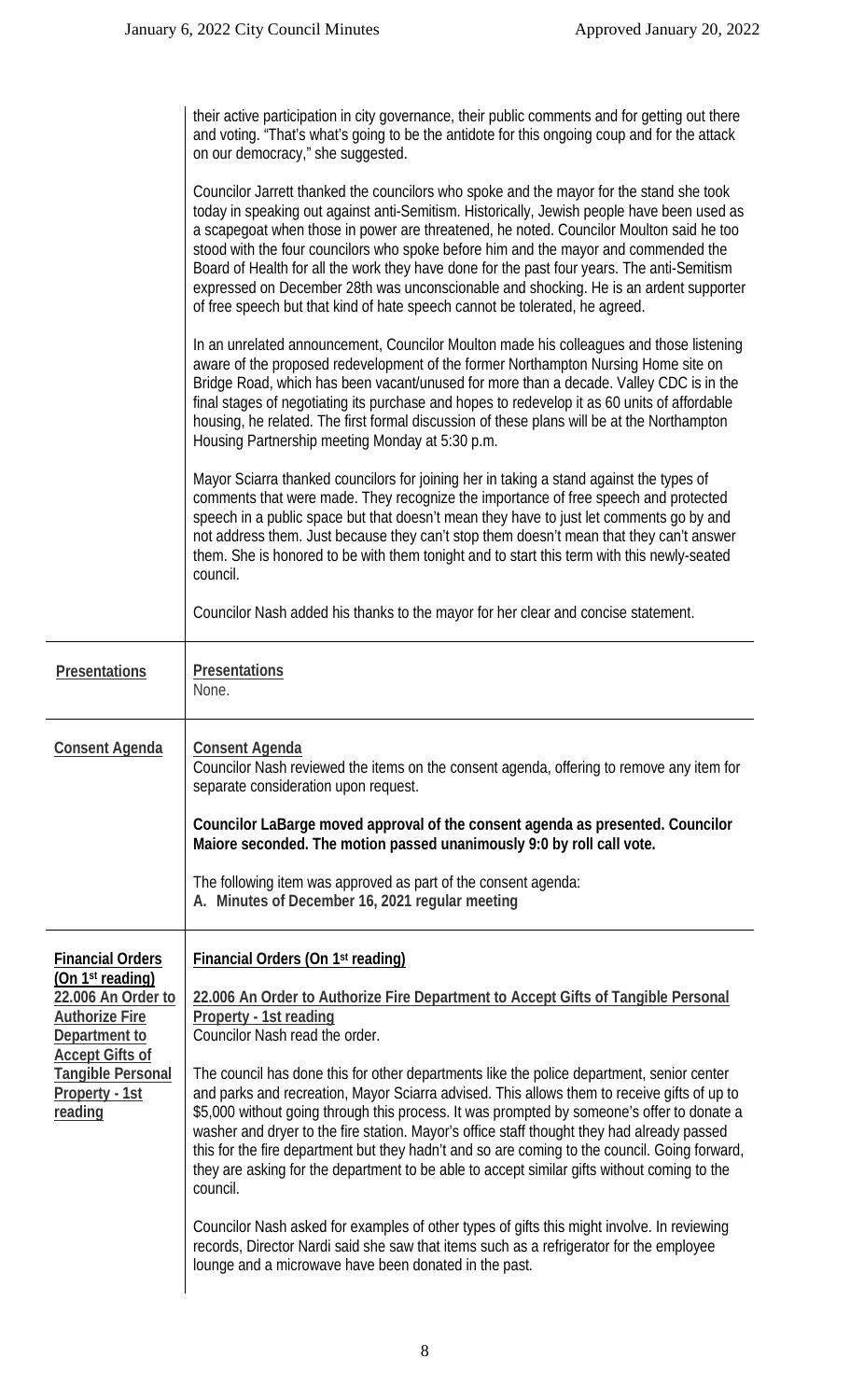|                                                                                                                                                              | Councilor Foster moved to refer the order to the consent agenda. Councilor Jarrett<br>seconded. The motion passed unanimously 9:0 by roll call vote.                                                                                                                                                                                                                                                                                                                                                                                                                                                                          |
|--------------------------------------------------------------------------------------------------------------------------------------------------------------|-------------------------------------------------------------------------------------------------------------------------------------------------------------------------------------------------------------------------------------------------------------------------------------------------------------------------------------------------------------------------------------------------------------------------------------------------------------------------------------------------------------------------------------------------------------------------------------------------------------------------------|
|                                                                                                                                                              | See minutes of January 20, 2022 for second reading.                                                                                                                                                                                                                                                                                                                                                                                                                                                                                                                                                                           |
| 22.007 An Order to<br><b>Reprogram Funds</b><br>for Central<br>Services Projects -<br>1st reading                                                            | 22.007 An Order to Reprogram Funds for Central Services Projects - 1st reading<br>Councilor Nash read the order.                                                                                                                                                                                                                                                                                                                                                                                                                                                                                                              |
|                                                                                                                                                              | This is another example of a type of order they will see fairly often - the transfer of unspent<br>money in one project to another ongoing project, Mayor Sciarra explained. The first two<br>items are remaining funds from the senior center space design project being reprogram-<br>med to different needs. With regard to the transfer of funds from one Forbes Library HVAC<br>account to another, funds are being transferred to HVAC work in the children's section of<br>the library to improve air circulation there, she presented.                                                                                |
|                                                                                                                                                              | Councilor LaBarge asked her to explain the senior center space design for the benefit of<br>the new councilors.                                                                                                                                                                                                                                                                                                                                                                                                                                                                                                               |
|                                                                                                                                                              | She knows some work was done in the senior center while it was closed, Mayor Sciarra<br>said. The counter was changed to make it more user-friendly and some other cosmetic<br>work was done to make the space more welcoming and friendly.                                                                                                                                                                                                                                                                                                                                                                                   |
|                                                                                                                                                              | Councilor Jarrett moved to refer the order to the consent agenda. Councilor LaBarge<br>seconded. The motion passed unanimously 9:0 by roll call vote.                                                                                                                                                                                                                                                                                                                                                                                                                                                                         |
|                                                                                                                                                              | See minutes of January 20, 2022 for second reading.                                                                                                                                                                                                                                                                                                                                                                                                                                                                                                                                                                           |
| 22.008 An Order to<br><b>Appropriate Free</b><br>Cash to NPS for<br><b>Federal Foster</b><br>Care<br><b>Transportation</b><br>Reimbursement -<br>1st reading | 22.008 An Order to Appropriate Free Cash to NPS for Federal Foster Care<br><b>Transportation Reimbursement - 1st reading</b><br>Councilor Nash read the order.                                                                                                                                                                                                                                                                                                                                                                                                                                                                |
|                                                                                                                                                              | This and the next financial order are ones they are going to see every year early on, Mayor<br>Sciarra noted. The cost for transporting students in foster care gets reimbursed to the city<br>by the state. It gets deposited into the general fund and becomes part of free cash. In<br>Northampton, the city then chooses to transfer it back to the school, which then uses the<br>money for transporting students in foster care the next year.                                                                                                                                                                          |
|                                                                                                                                                              | Councilor LaBarge asked how many foster children are involved.                                                                                                                                                                                                                                                                                                                                                                                                                                                                                                                                                                |
|                                                                                                                                                              | Mayor Sciarra said they don't have that level of detail.                                                                                                                                                                                                                                                                                                                                                                                                                                                                                                                                                                      |
|                                                                                                                                                              | Councilor Moulton questioned the two-year lag in reimbursement, since the reimbursement<br>is for spending that took place two fiscal years ago (FY2020).                                                                                                                                                                                                                                                                                                                                                                                                                                                                     |
|                                                                                                                                                              | When the city gets state reimbursement for school expenses, the amount isn't calculated<br>until the end of the school year in which it is expended, Director Nardi explained. The city<br>will then receive the money the next fiscal year, but financial officers have to wait until free<br>cash is certified to appropriate money from this source. The fiscal year ends June 30 <sup>th</sup> and<br>free cash is certified by the state in November. So it does not necessarily take that long to<br>receive reimbursement, but waiting for the fiscal years to end is what causes the delay, so<br>it is not uncommon. |
|                                                                                                                                                              | Councilor LaBarge moved to refer the order to the consent agenda. Councilor Elkins<br>seconded. The motion passed unanimously 9:0 by roll call vote.                                                                                                                                                                                                                                                                                                                                                                                                                                                                          |
|                                                                                                                                                              | See minutes of January 20, 2022 for second reading.                                                                                                                                                                                                                                                                                                                                                                                                                                                                                                                                                                           |
| 22.009 An Order to<br><b>Appropriate Free</b><br>Cash to NPS for                                                                                             | 22.009 An Order to Appropriate Free Cash to NPS for McKinney Vento<br><b>Transportation Reimbursement - 1st reading</b><br>Councilor Nash read the order.                                                                                                                                                                                                                                                                                                                                                                                                                                                                     |
| <b>McKinney Vento</b><br>Transportation                                                                                                                      | Very similar to foster care transportation, the Northampton Public Schools have students                                                                                                                                                                                                                                                                                                                                                                                                                                                                                                                                      |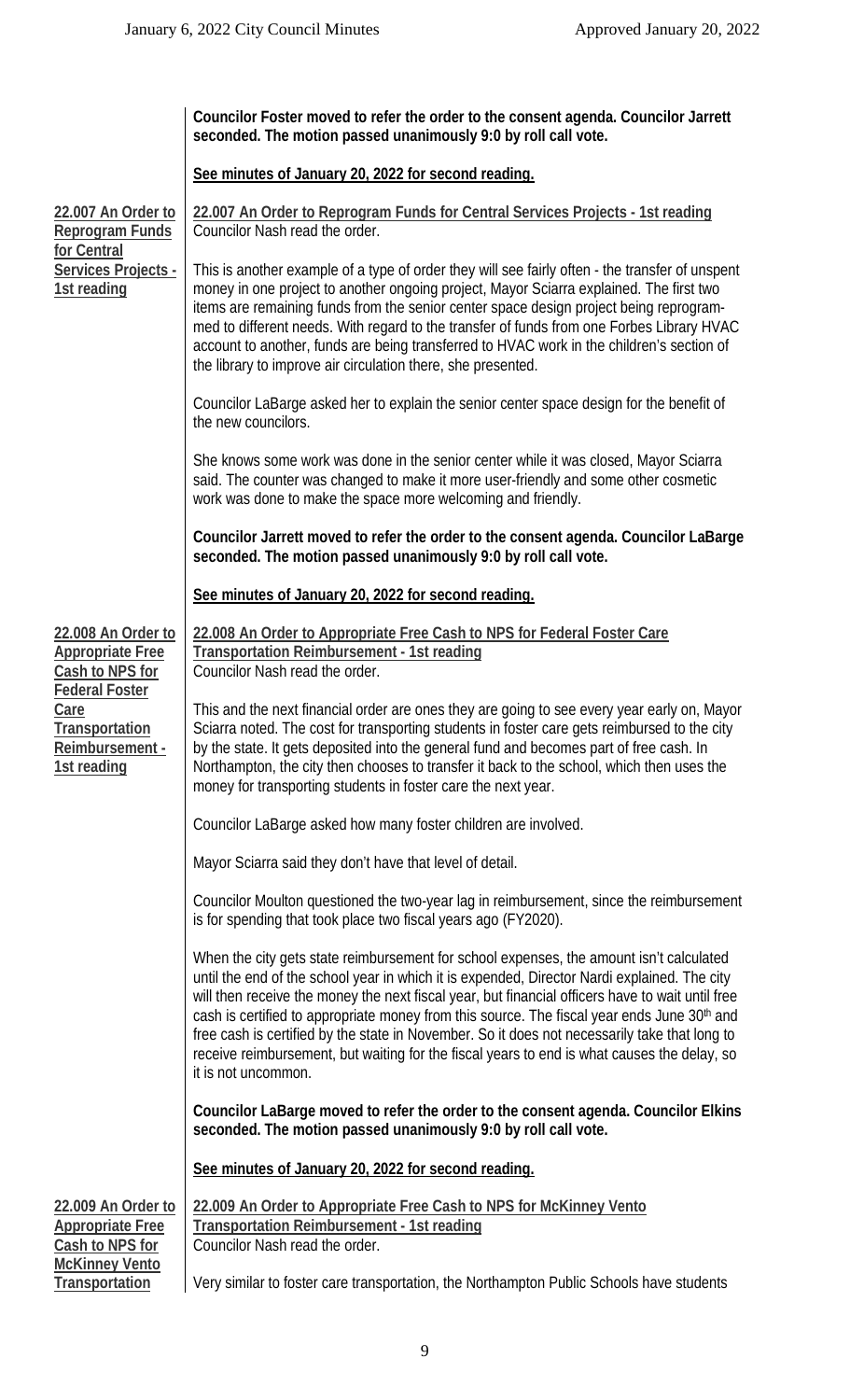| Reimbursement -<br>1st reading                                                                                          | who are houseless and need to provide transportation to school for them, Mayor Sciarra<br>presented. This is the same process where the city is reimbursed by the state and they<br>then transfer this money back to the school for transportation for houseless students the<br>following year.                                                                                                                                                                                                                                                                                                                                                      |
|-------------------------------------------------------------------------------------------------------------------------|-------------------------------------------------------------------------------------------------------------------------------------------------------------------------------------------------------------------------------------------------------------------------------------------------------------------------------------------------------------------------------------------------------------------------------------------------------------------------------------------------------------------------------------------------------------------------------------------------------------------------------------------------------|
|                                                                                                                         | Councilor Foster asked if the transportation follows the student so they can remain in their<br>zoned school.                                                                                                                                                                                                                                                                                                                                                                                                                                                                                                                                         |
|                                                                                                                         | Mayor Sciarra said she didn't know. She said she could find out and let her know.                                                                                                                                                                                                                                                                                                                                                                                                                                                                                                                                                                     |
|                                                                                                                         | Councilor Elkins moved to refer the order to the consent agenda. Councilor Moulton<br>seconded. The motion passed unanimously 9:0 by roll call vote.                                                                                                                                                                                                                                                                                                                                                                                                                                                                                                  |
|                                                                                                                         | See minutes of January 20, 2022 for second reading.                                                                                                                                                                                                                                                                                                                                                                                                                                                                                                                                                                                                   |
| 22.010 An Order to<br><b>Appropriate Free</b><br><b>Cash for Furniture</b><br>and Acoustical<br>Panels - 1st<br>reading | 22.010 An Order to Appropriate Free Cash for Furniture and Acoustical Panels - 1st<br>reading<br>Councilor Nash read the order.                                                                                                                                                                                                                                                                                                                                                                                                                                                                                                                       |
|                                                                                                                         | This is the transfer of remaining funds from an annual grant from the Executive Office of<br>Elder Affairs to be used for the purchase of furniture and acoustical panels, which is a need<br>that has been identified by the senior center, Mayor Sciarra said.                                                                                                                                                                                                                                                                                                                                                                                      |
|                                                                                                                         | Councilor LaBarge moved to refer the item to the consent agenda. Councilor Gore<br>seconded. The motion passed unanimously 9:0 by roll call vote.                                                                                                                                                                                                                                                                                                                                                                                                                                                                                                     |
|                                                                                                                         | See minutes of January 20, 2022 for second reading.                                                                                                                                                                                                                                                                                                                                                                                                                                                                                                                                                                                                   |
| 22.111 An Order to<br>Appropriate \$1.5<br><b>Million Free Cash</b>                                                     | 22.111 An Order to Appropriate \$1.5 Million Free Cash to Various Stabilization<br><b>Accounts - 1st reading</b><br>Councilor Nash read the order.                                                                                                                                                                                                                                                                                                                                                                                                                                                                                                    |
| to Various<br>Stabilization<br>Accounts - 1st<br>reading                                                                | It has been the city's practice and a policy which she intends to continue to maintain the<br>city's stabilization accounts, Mayor Sciarra advised. One way to do this is to take a portion<br>of the undesignated fund balance (free cash) each year and transfer it to the various<br>stabilization accounts. This is an annual request.                                                                                                                                                                                                                                                                                                            |
|                                                                                                                         | The city operates on a fiscal year, which begins July 1 <sup>st</sup> and ends June 30 <sup>th</sup> , Director Nardi<br>continued. Free cash is excess and unanticipated revenue that they get from the previous<br>budget year which is generated in two ways: revenue in excess of budget projections or<br>expenditures less than budgeted. The difference between what was budgeted and what<br>was received is excess revenue and becomes next year's free cash. The other source is<br>budget lines that are underspent. She cited the snow and ice account as a line item that is<br>regularly over- or under-spent based on annual snowfall. |
|                                                                                                                         | Free cash is one of the city's reserves but is unreliable, she elaborated. Since the city can't<br>count on it, it is used towards one-time expenses rather than regular expenses such as<br>someone's salary. It can be used for one-time projects such as buying a vehicle and also to<br>support other reserve accounts.                                                                                                                                                                                                                                                                                                                           |
|                                                                                                                         | She described the purpose and use of the city's various reserve accounts – stabilization,<br>capital stabilization and the fiscal stability stabilization account. Capital stabilization is<br>intended to be used for infrastructure needs within the city, while regular stabilization is<br>generally used for large emergencies the city didn't plan on. The fiscal stability stabilization<br>fund is intended to make sure the city is able to maintain activities and programs on an<br>annual basis without asking taxpayers for an override. It allows them to maintain the<br>qeneral o                                                     |
|                                                                                                                         | Stabilization funds help the city's bond rating, since adequate reserves are one of the<br>things bond companies look for in setting the bond rate, Mayor Sciarra added. A higher<br>bond rating has the positive effect of allowing the city to borrow at lower interest rates.                                                                                                                                                                                                                                                                                                                                                                      |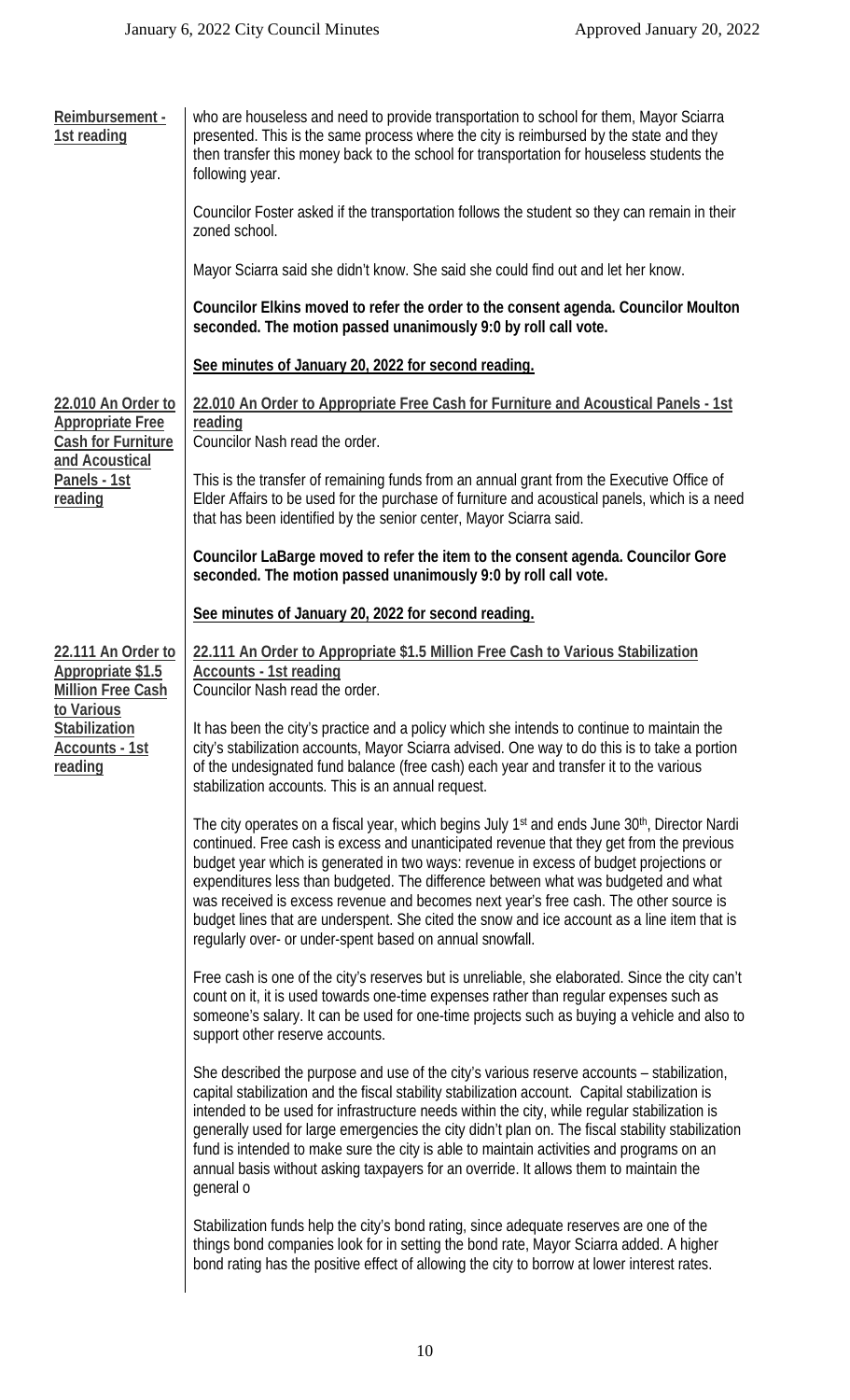|                                                                                                            | Councilor Jarrett asked which funds the city drew from in FY2021.                                                                                                                                                                                                                                                                        |  |
|------------------------------------------------------------------------------------------------------------|------------------------------------------------------------------------------------------------------------------------------------------------------------------------------------------------------------------------------------------------------------------------------------------------------------------------------------------|--|
|                                                                                                            | The city drew from the fiscal stability stabilization fund (FSSF) to support the general fund<br>budget since revenues were much lower last year, as expected, Director Nardi confirmed.                                                                                                                                                 |  |
|                                                                                                            | In response to another question, she said that any budget line that is overspent is trued up<br>from free cash at the end of the year.                                                                                                                                                                                                   |  |
|                                                                                                            | Councilor Moulton asked what the total amount in each of the three funds will be with the<br>\$500,000 added to each.                                                                                                                                                                                                                    |  |
|                                                                                                            | Director Nardi apologized that she didn't have those numbers on hand tonight but said she<br>would send them out after the meeting.                                                                                                                                                                                                      |  |
|                                                                                                            | Councilor Perry moved to refer the order to the consent agenda. Councilor Moulton<br>seconded. The motion passed unanimously 9:0 by roll call vote.                                                                                                                                                                                      |  |
|                                                                                                            | See minutes of January 20, 2022 for second reading.                                                                                                                                                                                                                                                                                      |  |
|                                                                                                            | <b>Financial Orders (On 2nd reading)</b><br>None.                                                                                                                                                                                                                                                                                        |  |
| <b>Orders</b>                                                                                              | <b>Orders</b><br>None.                                                                                                                                                                                                                                                                                                                   |  |
| <b>Ordinances (Not</b><br>yet Referred)                                                                    | Ordinances (Not yet Referred)<br>None.                                                                                                                                                                                                                                                                                                   |  |
| Ordinances<br>22.003 Ordinance<br><b>Relative to Parking</b><br><b>Areas Reserved</b><br>for Municipal Use | Ordinances<br>22.003 An Ordinance Relative to Parking Areas Reserved for Municipal Use<br>The pertinent change is the addition of 10 spaces in the Roundhouse lot for municipal use,<br>Councilor Nash explained.                                                                                                                        |  |
|                                                                                                            | This is a recommendation that came out of the Transportation & Parking Commission<br>(TPC), Councilor Foster elaborated. The parking spaces are needed for municipal use but<br>only during the daytime, so they will be available for public use after 6 p.m. The ordinance<br>is intended to codify what is currently happening.       |  |
|                                                                                                            | Councilor Jarrett reminded fellow councilors that, under the new council rules, they will just<br>have one vote on this when it comes back to them and that they are allowed to have a full<br>discussion now.                                                                                                                           |  |
|                                                                                                            | Councilor Jarrett moved to refer the ordinance to Legislative Matters. Councilor<br>LaBarge seconded. The motion passed unanimously 9:0 by roll call vote.                                                                                                                                                                               |  |
|                                                                                                            | Councilor Moulton asked whether the parking spaces were designated for specific<br>departments or were for use by any municipal employee.                                                                                                                                                                                                |  |
|                                                                                                            | Councilor Foster said she didn't remember discussing which departments they were for at<br>TPC. Nanci Forestall said they were intended to codify what is currently happening.<br>Councilor Nash said they could find out.                                                                                                               |  |
|                                                                                                            | See minutes of January 20, 2022 for second reading.                                                                                                                                                                                                                                                                                      |  |
| 22.004 Ordinance<br><b>Relative to</b><br>Prohibited U-<br><b>Turns</b>                                    | 22.004 An Ordinance Relative to Prohibited U-Turns<br>This ordinance pertains to the intersection at Northampton High School where North Elm<br>Street (Route 9) and Elm Street intersect, Councilor Nash explained. This is the first of<br>what he is expecting to be several steps to look at traffic patterns around the high school |  |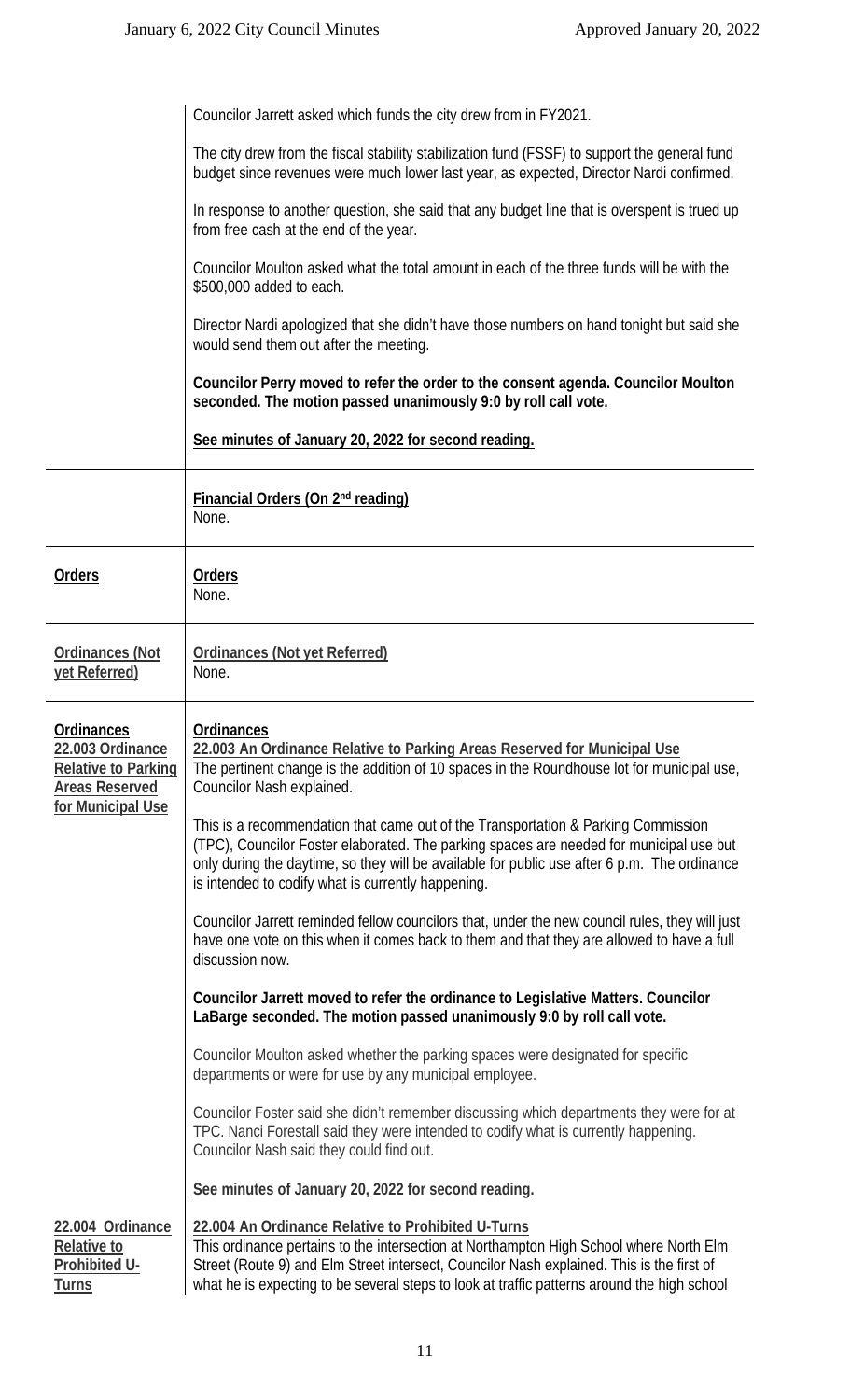|                                                                      | following the recent fatality there. This will prohibit vehicles heading towards Florence from<br>taking a U-turn to head back down North Elm Street toward town.                                                                                                                                                                                                                                                                          |
|----------------------------------------------------------------------|--------------------------------------------------------------------------------------------------------------------------------------------------------------------------------------------------------------------------------------------------------------------------------------------------------------------------------------------------------------------------------------------------------------------------------------------|
|                                                                      | Left turns off Woodlawn are prohibited, so that's why people end up turning around here,<br>Councilor Foster said. Megan Paik of the PTO did an extensive survey of families using the<br>high school to collect feedback from people who use that intersection regularly and Director<br>LaScaleia proposed this as a change that could be made to improve safety there. The<br>proposal received a positive recommendation from the TPC. |
|                                                                      | Councilor Gore asked where people would otherwise turn around when they take a right<br>coming out of Woodlawn.                                                                                                                                                                                                                                                                                                                            |
|                                                                      | There's not a great answer to that question, Councilor Foster acknowledged. That's some-<br>thing they will need to look into as it can end up pushing those turns deeper into the<br>neighborhoods. This will at least address the immediate safety issue of the crosswalk in<br>front of the high school.                                                                                                                                |
|                                                                      | Councilor Nash said they might want to consider whether there was enough outreach<br>around this particular item. There weren't that many people at that particular TPC meeting,<br>although he thinks a lot of people were aware that the topic of traffic at the high school<br>would be on the agenda.                                                                                                                                  |
|                                                                      | There were about 400 responses to the PTO survey and information about the TPC meet-<br>ing was shared really broadly, Councilor Foster responded. There was a robo call and it<br>was shared in newsletters.                                                                                                                                                                                                                              |
|                                                                      | Councilor Moulton moved to refer the order to the consent agenda. Councilor<br>LaBarge seconded. The motion passed unanimously 9:0 by roll call vote.                                                                                                                                                                                                                                                                                      |
|                                                                      | See minutes of January 20, 2022 for second reading.                                                                                                                                                                                                                                                                                                                                                                                        |
| 22.005 Ordinance<br><b>Relative to Off-</b><br><b>Street Service</b> | 22.005 An Ordinance Relative to Off-Street Service Areas<br>This came out of the TPC with a positive recommendation, Councilor Nash explained. This<br>area has been used in practice as a loading/drop-off zone and this will codify that use.                                                                                                                                                                                            |
| <u>Areas</u>                                                         | Councilor Moulton asked if it would have any impact on Tuesday's Farmer's Market.                                                                                                                                                                                                                                                                                                                                                          |
|                                                                      | Councilor Nash said he didn't think vendors use this area.                                                                                                                                                                                                                                                                                                                                                                                 |
|                                                                      | Councilor Jarrett said he has always assumed this area was the property of Thorne's<br>marketplace. He agreed Tuesday market people might be able to use it as well.                                                                                                                                                                                                                                                                       |
|                                                                      | Councilor Foster moved to refer the order to the consent agenda. Councilor Perry<br>seconded. The motion passed unanimously 9:0 by roll call vote.                                                                                                                                                                                                                                                                                         |
|                                                                      | See minutes of January 20, 2022 for second reading.                                                                                                                                                                                                                                                                                                                                                                                        |
| <b>Zoning</b><br><b>Ordinances (Not</b><br>yet Referred)             | <b>Zoning Ordinances (Not yet Referred)</b><br>None.                                                                                                                                                                                                                                                                                                                                                                                       |
| <b>Zoning</b><br><b>Ordinances</b>                                   | <b>Zoning Ordinances</b><br>None.                                                                                                                                                                                                                                                                                                                                                                                                          |
| <b>New Business</b>                                                  | <b>New Business</b><br>None.                                                                                                                                                                                                                                                                                                                                                                                                               |

 $\mathsf{l}$